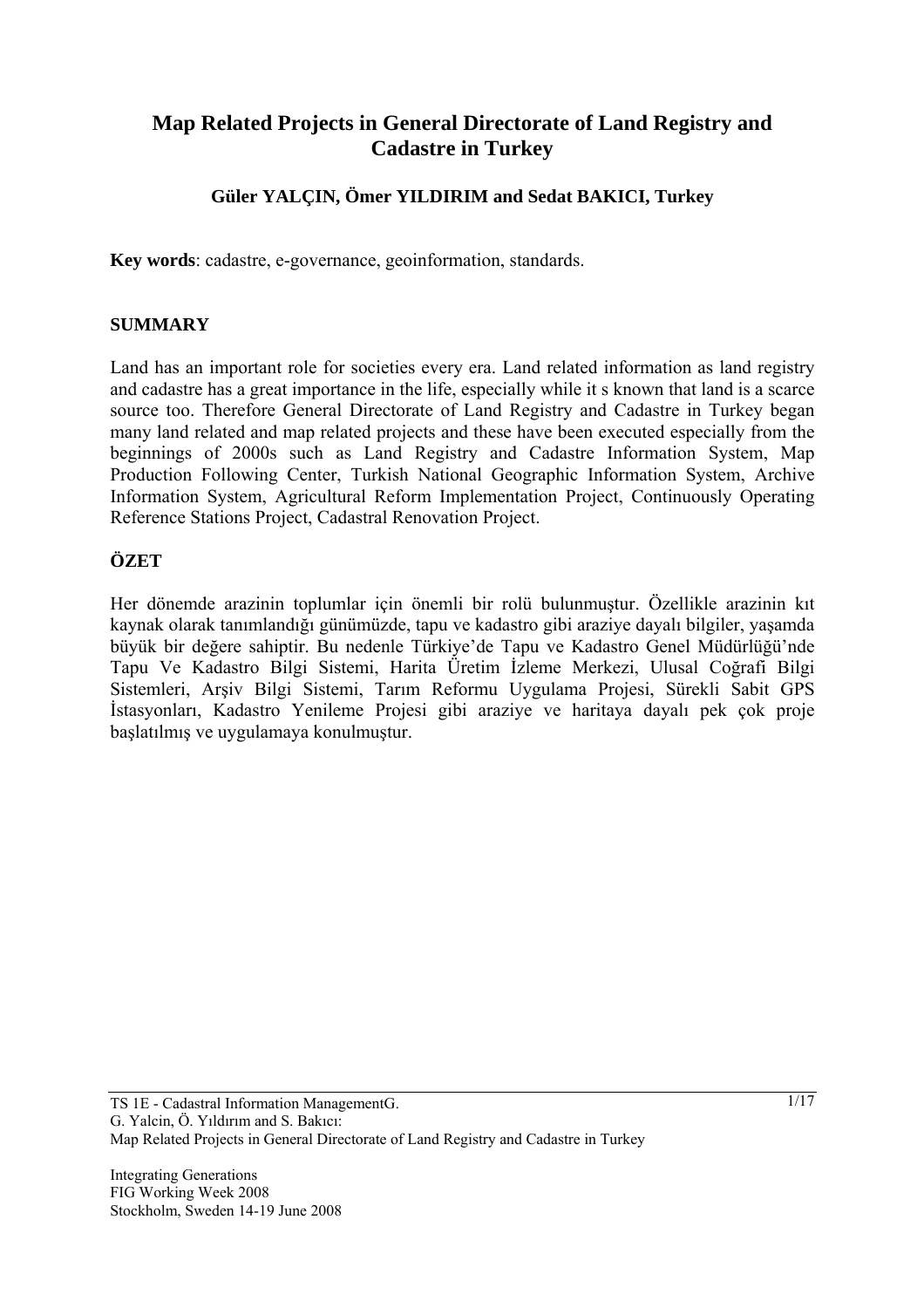# **Map Related Projects in General Directorate of Land Registry and Cadastre in Turkey**

## **Güler YALÇIN, Ömer YILDIRIM and Sedat BAKICI, Turkey**

### **1. INTRODUCTION**

Nowadays land is a social scarcity as land had been known as a wealth at first. In addition to this the societies has changed very fastly through information and technology. In Turkey General Directorate of Land Registry and Cadastre (GDLRC) has main mission on administration of the properties that affect the society life as social, economic and environmental to eliminate the negativeness about land tenure (ownership, use, etc), to assistant for use of national resources conveniently, to produce ownership information fastly and accurately, to manage and update all these data. GDLRC has been trying to work with a harmonious environment to this information and technology era. Therefore GDLRC which is one of the leader institutions has executed many coordinated projects such as Land Registry and Cadastre Information System, Map Production Following Center, Turkish National Geographic Information System, Archive Information System, Agricultural Reform Implementation Project, Continuously Operating Reference Stations Project, Cadastral Renovation Project.

In this paper, all the projects will not be explained at length because of the limited opportunities. Mainly Map Production Following Center, the subproject of Land Registry and Cadastre Information System (LRCIS), and Continuously Operating Reference Stations Project (CORS) will be taken part here.

#### **LAND REGISTRY AND CADASTRE INFORMATION SYSTEM PROJECT (LRCISP) and MAP PRODUCTION FOLLOWING CENTER**

LRCISP has a big importance about ownership rights which is one of the main components of e-Transformation. First phases of this project are put into practice as a mean of pilot project and executed with successfully. It is a considerable e-government and GIS project in Turkey. In future it is aimed to share related information with other related institutions (Municipalities, Local Administrations, Ministry of Forest, Ministry of Transportation, Ministry of Agriculture, Ministry of Energy, ..etc.) and to transform into Multipurpose Land Information System. Also LRCISP is mentioned in National Program about Pre-Accession to European Union as "medium-term project" with its ownership-based legal and updated information to be used in one-center by all institutions.

LRCISP Agreement was signed by HAVELSAN A.Ş. that is a Turkish Armed Forces Foundation and came into force on 26 December 2000. Until 19 June 2001 the organization of the GDLRC, study methods, study sources, current laws were examined; the documents of the processes of land registry, cadastre, administrative and financial were fixed. The analysis was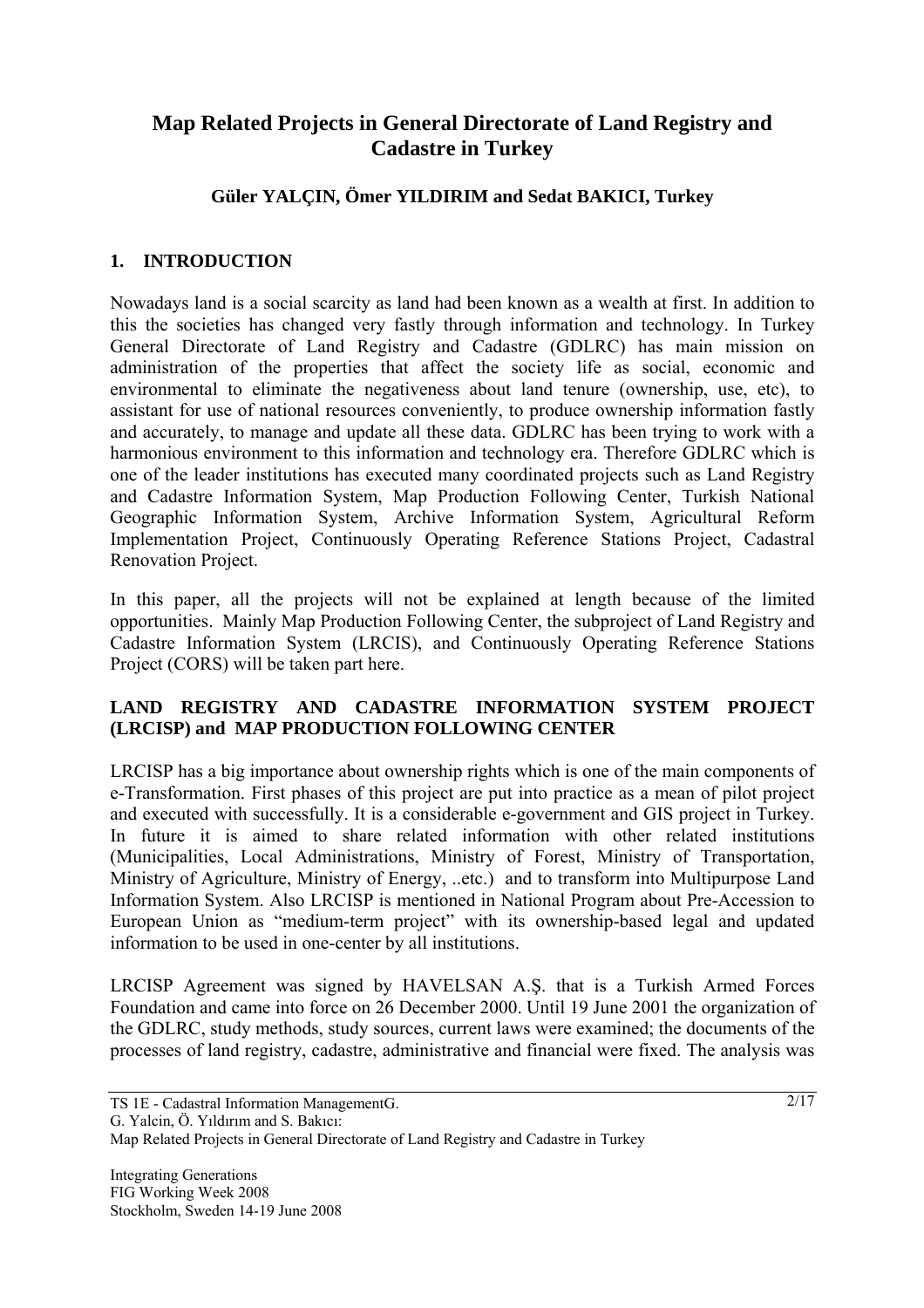completed on 26 December 2000. The Project Design was materialized between 01 May 2001 and 23 October 2001. The software process began.

The software development process was completed on 20 June 2002 and the softwares were begun to install into real environments. The digitized data were integrated into LRCIS and test studies began to be applied. The first phase of the project that will become widespread in 81 cities with theirs 1003 Land Registry Offices and 327 Cadastre Offices began in Çankaya in Ankara on 16 December 2002 and in Gölbaşı in Ankara on 06 January 2003 as pilot studies. (Figure 1).





The pilot project was completed in districts of Çankaya and Gölbaşı. Now the studies had started on 22.07.2005 to extend the second phase of LRCISP to whole country initially with 225 land registry and cadastre offices.

In the second phase of LRCISP nine (9) different but coordinated projects have been continued. One of these important projects is Map Production Following Center.

### **2 Map Production Following Center (MPFC)**

Map Production Following Center named as Map Information Bank Project (MIBP) has the characteristic to be the first metadata project about maps in Turkey. It aims to hold metadata of maps that are produced by map related institutions. It is a kşnd of a catalog system, information system.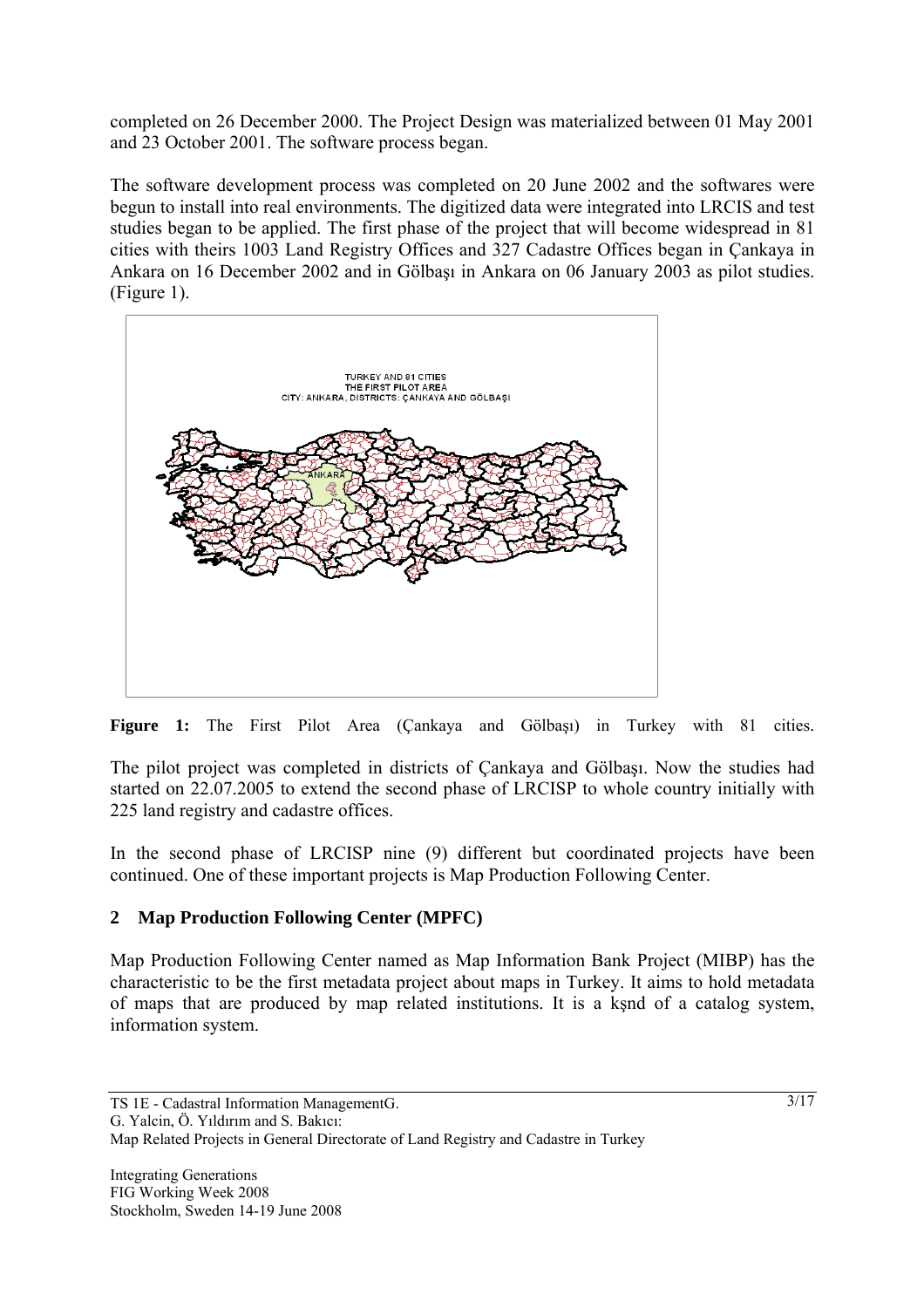The goals of this project is to prevent duplicate data production and duplicate service, to use national resources conveniently, to follow all map related metadata from different map-related institutions in one-center, to generate infrastructure for e-government, to collect big scale spatial data in the concept of Spatial Data Infrastructure (SDI), to provide metadata standardization using TC 211 ISO 19115, to access the real and reliable data in time and fast, to avoid waste of time to search metadata, to provide the needed metadata or data for decision support systems and to supply coordination among institutions, organizations.

The first steps to prevent duplicate production were taken in 1994 with Regulation of Maps and Map Information for Ensuring and Using. Then the concrete legal infrastructure was constituted in "Regulation of Big Scale Maps and Map Information Production (RBSMMIP)" that is become valid on 17 July 2005. This project took the duties from the articles of 103,104 and 105. The mission to follow maps and map information production and to execute these processes in coordination is referred to GDLRC in respect of this regulation. The ministries, institutions, organizations, municipalities have to apply to GDLRC for planning studies and to register the completed projects to GDLRC as a Project Number.

The application is a Geographic Information System (GIS) and ESRI product which is one of the integrated collections of GIS software products for building and deploying a complete GIS.

### **3 Functions of MPFC**

The portal aims to serve users' group on web interface that is still under construction. A few different kinds of functions have been such as entering metadata, searching metadata, managing institutions and users.

Administrative Functions are classified in two parts: Administrative of the institutions and administrative of users. At first all map related institutions are introduced to the system then all the users which have the responsibility to enter metadata are. It is the mandatory step to enter metadata by giving user name and user password, but this step is not needed to search.

The function to register a metadata online has mandatory parts that will be filled: Content of The Metadata, Spatial Boundaries of The Metadata, Information of The Metadata, Owner of The Metadata, and Distributor Institution of The Metadata. This function has TC 211 ISO 19115 standards with its metadata fields (Figure 2).

The function to search metadata has presented two options: Simple Search and Comprehensive Search. Simple Search is used "what" or "where" options are enough to search, in Comprehensive Search some different searching combinations by using institution name, project number, subject words, statue of the project, content of the metadata. After searching, the authorized users have seen "update metadata", "delete metadata", "reject metadata". Addition to that all users have possibility to follow the project area and summary of the metadata information (Figure 3). The metadata searched can be viewed with integration of Google Maps (Figure 4).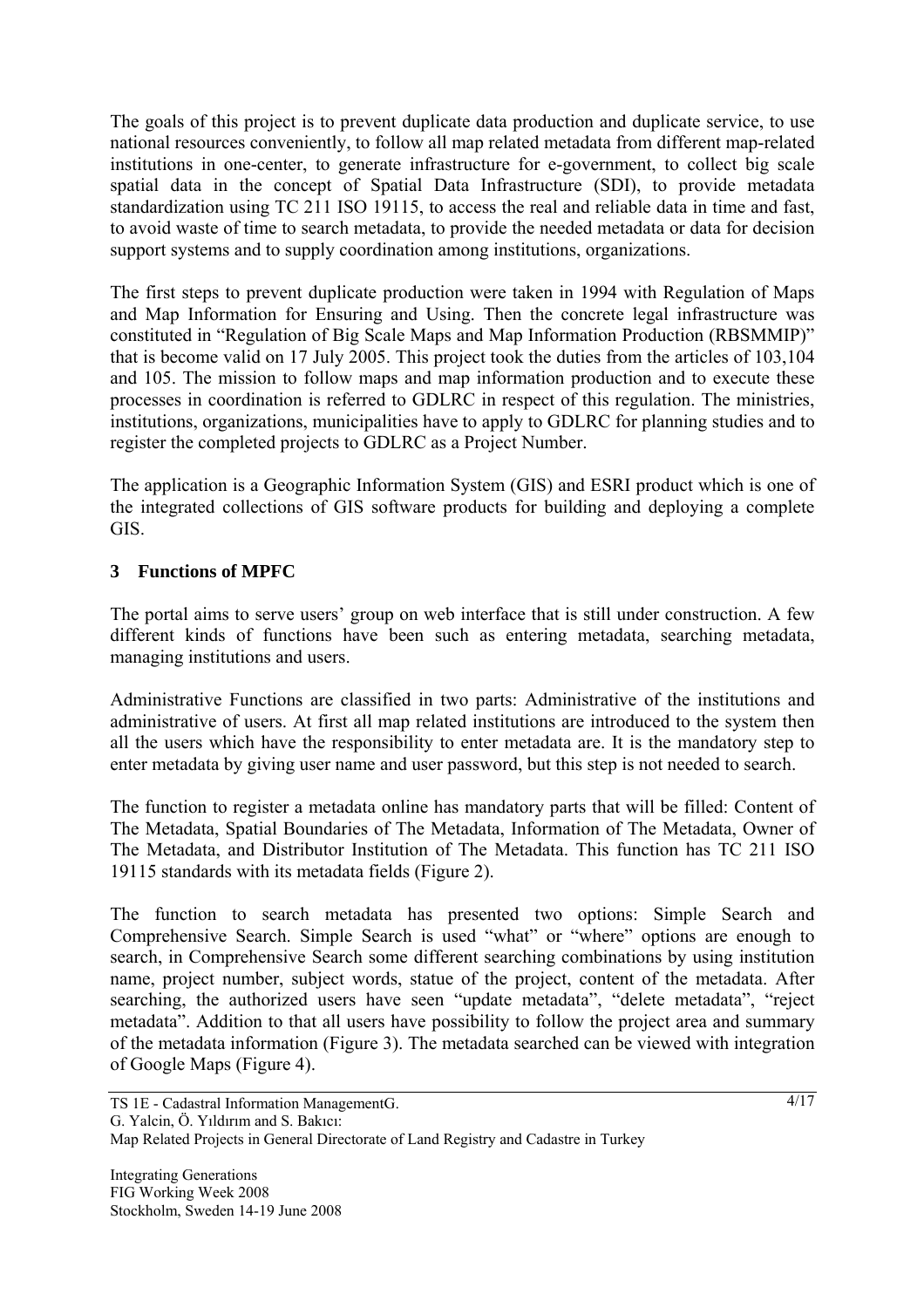However auxiliary functions are inevitable ones. Therefore Usage Guide, Opinions, Frequently Asked Questions are existed on MPFC web page.

|                                                             | Altes @ http://212.175.137.45/netadata/Ultimetic/Metadata.aspx                                           |                                                                                  |   | $-90$ |
|-------------------------------------------------------------|----------------------------------------------------------------------------------------------------------|----------------------------------------------------------------------------------|---|-------|
|                                                             |                                                                                                          | Van Exhance Corre                                                                |   |       |
| <b>Fortrom Scorth New</b><br>Fertren Holkansaf Sendan       | Veinin Konusu (Ömeğin Kadatıro harkası)                                                                  | Vieinin Konusurus Seginiz                                                        |   |       |
| <b>Bäglert Great</b>                                        | Verinin Back&                                                                                            |                                                                                  |   |       |
| <b>Ford Safedot Biballoni</b><br><b>Jabbo Karan Bilgian</b> | Sunum Formu (Omeğin, Sayısal Dökümen)                                                                    | Surrum Formu Seciniz                                                             |   |       |
| an Aden Islandari                                           |                                                                                                          | Fotogrametrik<br>GPS Dectak& Yersel                                              |   |       |
|                                                             | Verinin Ebertin Vicintembri                                                                              | Palta Useinden<br>Sausai Dinii Deăeinden<br><b>Usefu Goognisms (Trenington</b> ) |   |       |
|                                                             | Seclim Uletin Yorannieri                                                                                 |                                                                                  |   |       |
|                                                             | Veinin Versijonu (Verinin Kaçıncı kez oluşturulduğu)                                                     |                                                                                  |   |       |
|                                                             | Veiran Yaunlana Tarihi (Veiran Tartik edildiği tarih<br>Diriedin: 19.11.2006)                            |                                                                                  |   |       |
|                                                             | Verinin Circunnus Tanhi                                                                                  |                                                                                  |   |       |
|                                                             | Veri Üzerinde Yapıları İşlenilerin Özeti (Veri oluşturuluncaya kadar<br>geçen sürede yapılan içleniler). |                                                                                  | Е |       |
|                                                             |                                                                                                          |                                                                                  | n |       |
|                                                             |                                                                                                          |                                                                                  |   |       |
|                                                             | Veinin Hazılanış Amacı (Veinin hangi amaçla hazılandığı)                                                 |                                                                                  |   |       |
|                                                             | Omeğin Beledyelerin imar çakşmaları içinil                                                               |                                                                                  | Ξ |       |
|                                                             |                                                                                                          |                                                                                  | Ξ |       |
|                                                             | Vesi Hakkında tananılaycı bilgi (Üzet ve tananılaycı bilgiye<br>eklerinek istenen şeyler var isel        |                                                                                  | ø |       |
|                                                             | Konu Kelineleri (Veririn konusu Ömeğin: Pafta altı aputotogrametri)                                      |                                                                                  |   |       |
|                                                             | Mekan Kelimeleri (Veriran neve ile ilgili olduğu.                                                        |                                                                                  |   |       |

**Figure 2:** To register metadata online by using ISO 19115

| [8] Ntp (212.175.137.45/establish/Etachion)/MitadataSearch.ago. |                                                                                                            |                                                                              |                                                           |                                          |  |  |
|-----------------------------------------------------------------|------------------------------------------------------------------------------------------------------------|------------------------------------------------------------------------------|-----------------------------------------------------------|------------------------------------------|--|--|
| Coope -                                                         | W C Seeh - O C Choos day 7 Oed - L Ators - Charles Fotow 3                                                 |                                                                              |                                                           |                                          |  |  |
| <b>Ana Sayfa</b>                                                | <b>TAPU VE KADASTRO GENEL MUDURLUGU</b><br><b>Online Metadata</b><br><i>Formu</i><br><b>Matadota Arama</b> | <b>Kullanıcı Yünetimi</b>                                                    | <b>HARITA BILGI BANKASI</b><br><b>Karumların Yönetimi</b> | HBB<br><b>Metadata Cosyan</b><br>Cities. |  |  |
|                                                                 |                                                                                                            | Metadata Arama Islemieri                                                     |                                                           |                                          |  |  |
| No (Drnedin; Pafts ParsetHalfvary)                              |                                                                                                            |                                                                              | <b>Cap Repeated Actories Secured and Cap Residentials</b> |                                          |  |  |
|                                                                 | Nerede (Drneding Arkana, Afron., 3) 2445Uh                                                                 |                                                                              |                                                           | <b>Narttadan Sm</b>                      |  |  |
|                                                                 | Onay Durmuna Göre (Deneğin; Onay Alanlar) 4 yapısı Chray Alanlar Druy Almayanlar                           |                                                                              |                                                           |                                          |  |  |
|                                                                 |                                                                                                            | Her Sayfadai Kayit Sayis: 1 > Acama scrucsmila 1 adet metadata bukanınıştır. |                                                           |                                          |  |  |
|                                                                 |                                                                                                            |                                                                              |                                                           |                                          |  |  |
|                                                                 |                                                                                                            | Metadata Arama Sonudan                                                       |                                                           |                                          |  |  |
| Kurum<br><b>Verioùs Durantes</b><br><b>Bask</b><br>Covet        | Tapu Kadastro Genel Maduriaĝo<br>Tansaniarun.<br>1:5000 OUGBLI STH<br>Stereokometlendinne editiene ve basm | Proje Nosa<br>Veri Projeksiyonu<br>Veri Formatian                            | 2007-TK/24-B<br><b>USH</b><br>DOM:                        |                                          |  |  |
| Verinin Hazeland<br><b>Anacs</b>                                | Kadastrs altids                                                                                            |                                                                              |                                                           | <b>ALLEN AND</b>                         |  |  |
| Vori Tipi                                                       | Cavaries Day Vert                                                                                          | <b>Onay Dunmer</b>                                                           |                                                           |                                          |  |  |

**Figure 3:** Searching Metadata.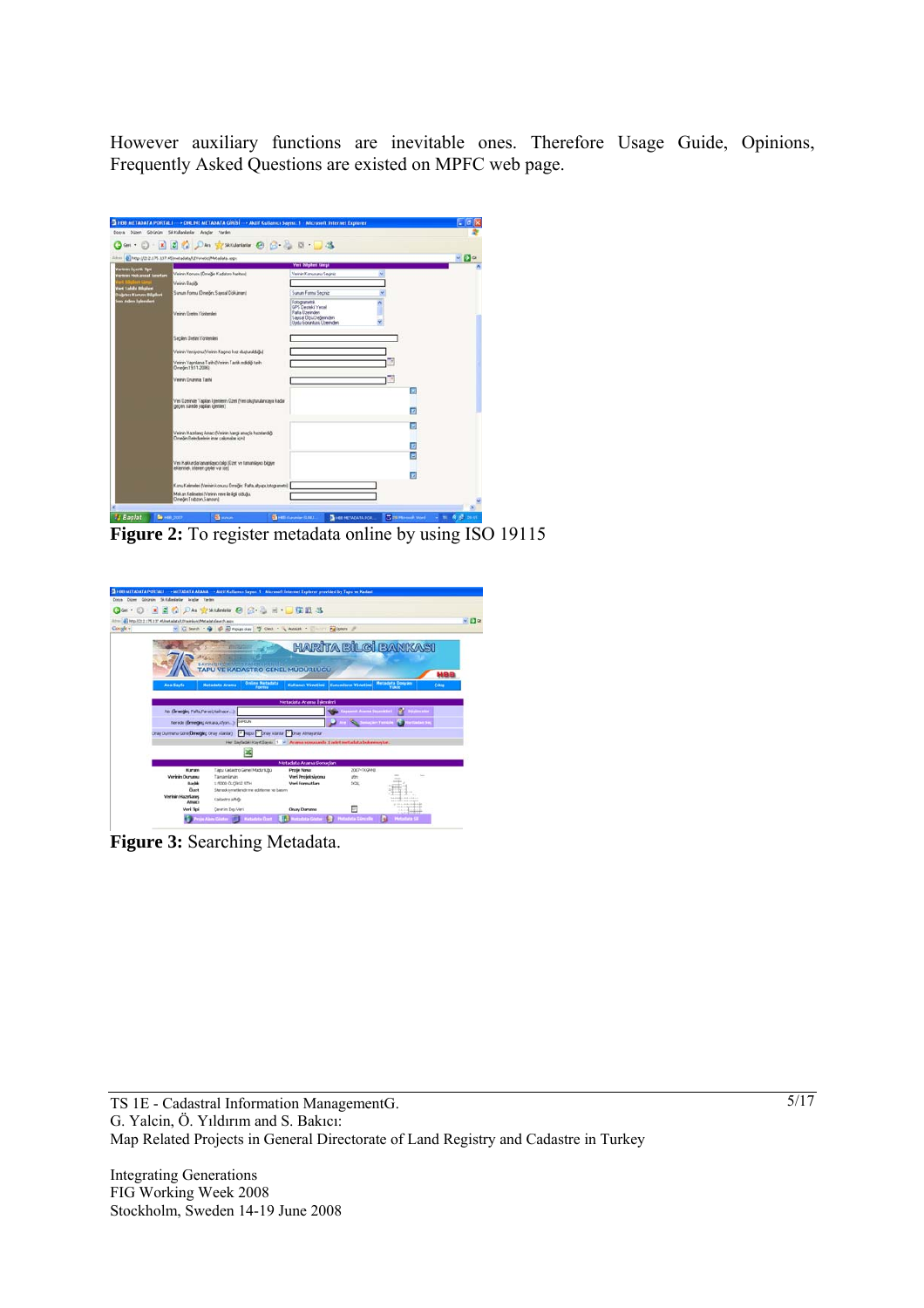

**Figure 4:** Integration of Google Maps.

### **3. CONTINUOUSLY OPERATING REFERENCE STATIONS PROJECT**

### **3.1 Tubitak R&D Projects Of Public Establishments (Code 1007)**

Turkish Scientific and Technical Researh Agency, within the frame of its self-defined mission "To play a pioneer role in developing the policies of science and technology, in contributing to the formation of infrastructure and tools that will realize these policies, in supporting and carrying out the activities of research and development and in constituting the culture of science and technology, in order to increase the competitiveness and comfort of our country and keep them lasting; in cooperation with all fractions of the society and relevant establishments; and in parallel with our national priorities", has initiated a new program on March 10, 2005, per the decision of the High Counsel of Science and Technology, in order to support projects that contribute to the resolution of problems with the help of research activities conducted by public establishments.

In abstract, the basic target of code-1007 program has been defined as supporting projects that can contribute to meeting necessities that may be removed, and to resolving problems with the R&D works of public establishments.

#### **3.2 CORS-TR (Continuously Operating Reference Stations) Project**

Public establishments have speeded up their R&D activities in accordance with the aforementioned program. Within the scope of this program, Istanbul Culture University (ICU), jointly with the General Command of Mapping (GCM) and the General Directorate of Land Registry and Cadastre (GDLRC), has proposed to TÜBİTAK an extremely crucial project for Turkey. TÜBİTAK, and upon scientific assessment, has decided to support this nation-wide "Project of Research and Implementation Related to the Establishment of Networkbased Stationary Real-Time Kinematic (RTK) GPS Terminals and Determination of Cellular Transformation Parameters". The project's agreement was signed on April 18, 2006 by TÜBİTAK, ICU, GCM and GDLRC, and shall be concluded on April 18, 2008 (Figure). This project shall be abbreviated hereafter as CORS-TR Project.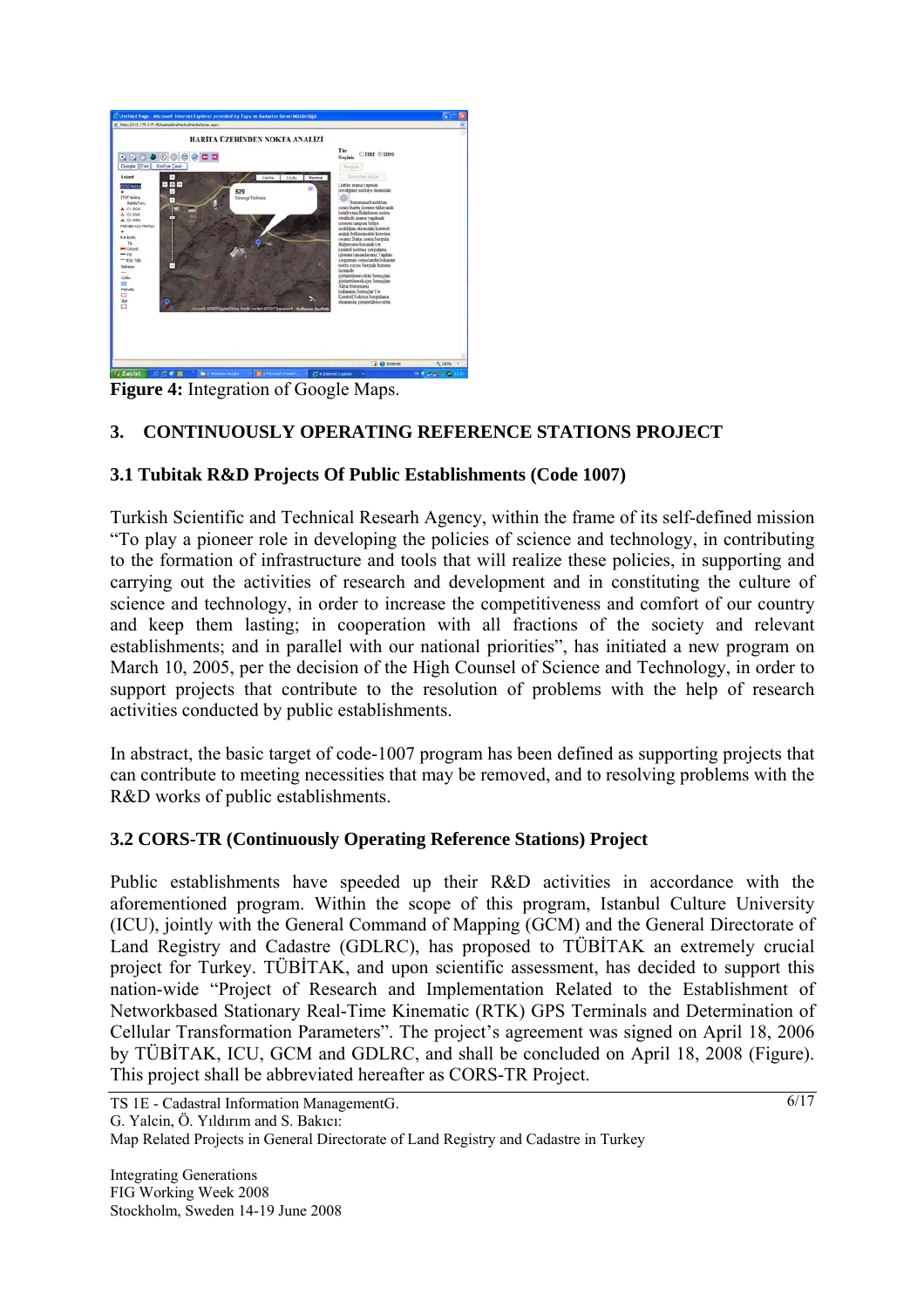CORS-TR Project will be a pioneer application in our country, keeping in mind its research and development nature towards the formation of nation-wide engineering infrastructure, being carried out with the cooperation of TÜBİTAK, a University and two distinguished mapping establishments serving in the same sector.

### **3.3 CORS-TR Project's Goal**

Geographic data plays an extremely crucial role in all kinds of spatial design, planning and applications, hand to hand with efficient usage of resources, in all organized societies. Cadastre and mapping works necessitate the usage of up-to-date geographic bases in order to manage and conduct all kinds of spatial works including structural and infrastructural ones.

The rapid technological and scientific developments during recent years have enabled the digital storage of geographic data and the integration of relevant attribute data in computer environment. Geographical / Land Information Systems (GIS / LIS) evolved from the ability to evaluate and manipulate graphic and attribute data from within the computer environment. Nowadays, GIS / LIS became inseparable part of our life. Geo-information has a lot of uses. For instance, administration of state, forest, environment, and city planning, determination of land usage and agricultural policy, engineering structuring, evaluation of infrastructure and natural resources, multi-purpose cadastre, e-government, e-municipality, e-commerce, and all other activities that depend on spatial information, are just few examples.

It is a must to determine the position (i.e. coordinates) using trustworthy methods, as it is the base in cadastre, mapping and GIS / LIS. Otherwise, problems of inconsistency and poor integration would be faced. The technology of Global Positioning System (GPS) has opened a new era regarding the determination of positions. Despite the fact that GPS technology has entered our country in 1990's, public and private establishments are still using uneconomical old-fashion methods and techniques. That is where CORS-TR Project comes into the picture; targeting the substitution of old inefficient systems with a single, fast, efficient, economical, trustworthy and modern system that can serve nation-wide. Furthermore, this project will serve to determine the transformation parameters from old national datum of ED50 to current datum of ITRFyy, and to migrate all old data in ED50 into ITRFyy. As a result, each point will have one uniform and unique address (i.e. coordinates).

The main goals of this project that will establish CORS-TR stations functioning 24 hours / day and, thus, enable the determination of datum transformation parameters are:

- Acquiring accurate positional data, necessary for the production of geographic data and documents to serve the higher purposes of country defense and
- development, using CORS-TR methodology in a much faster, more economical and correct manner,
- Providing trustworthy positioning service for all kinds of navigation, vehicle tracking and transportation activities,
- Resolution of related basic problem faced by all establishments that deal with production of maps and map data, such as GCM and GDLRC, upon

```
G. Yalcin, Ö. Yıldırım and S. Bakıcı:
```

```
Map Related Projects in General Directorate of Land Registry and Cadastre in Turkey
```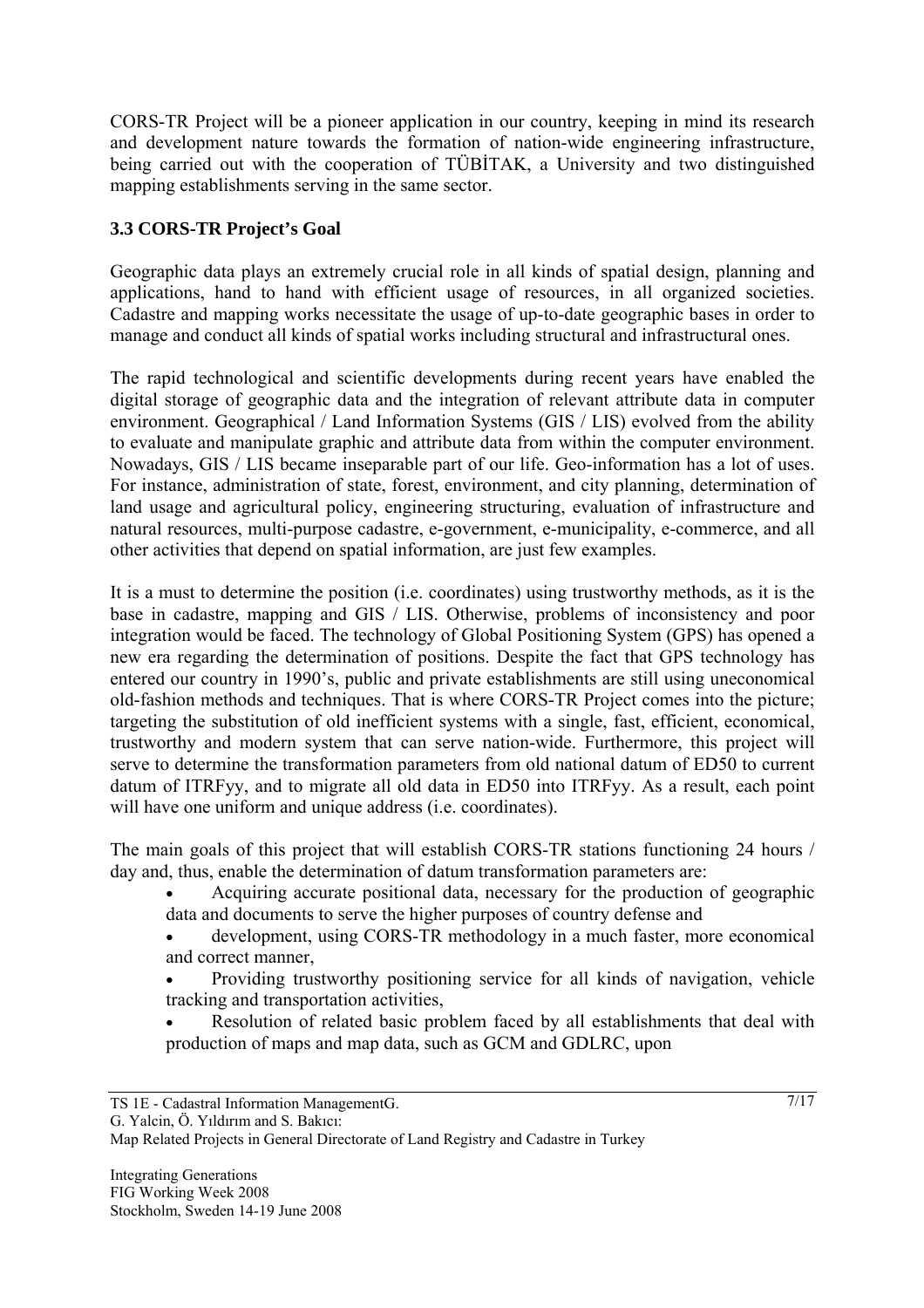• determination of cellular transformation parameters, thus ensuring the migration of existing cadastral measurements and maps in analogue format,

• that had been produced by classical methods, to current datum and TAKBIS project,

Realization of highly accurate real-time monitoring system of plate tectonics in our earthquake-active country, thus enabling continuous measurements of deformation magnitudes and directions,

• Modeling the ionosphere and troposphere in the region of Turkey, thus enabling better meteorological predictions and providing enhanced capability

and tool for various scientific research, such as in the fields of signal and communication,

• Providing fast response to establishments involved in the production of map and map data, such as GDLRC and GCM, regarding their activities of

o Geodetic point construction (leveling, polygon. etc.), measurement and computation;

o Terrestrial map and cadastral measurements;

o TAKBIS data transformation and new data collection; and other terrestrial measurements for GIS/LIS applications.

Such necessities will be met rapidly, economically and well with this project.

For the sake of achievement of CORS-TR Project's goals, the whole area of Turkey has been selected as Project Area, as this project from scope to content will open a new era in mapping and IT in our country, and will provide great facility regarding the usage of hightech tools thereafter.

In summary; the aim of this project is fast, correct, and trustworthy collection of all kinds of geography-based field and field-related data, thus, speeding up the activities of cadastre, assuring organized urbanization, constituting the spatial infrastructure for relevant works of egovernment, and monitoring plate tectonics. When the project concludes, we will have the ability to acquire coordinate information with cm-accuracy, any place and any time nationwide, using a methodology regarded as highly economical when compared to classical ones, with 1 to 2-minute intervals.

#### **3.4 Scope of Project**

Within the scope of this project: stationary GPS stations will be established to serve the whole country, operating with Real-Time Kinematic (RTK) functionality, based on the network concept, and the capability to transform from ED50 datum to ITRFyy datum will be provided. Thus;

- Real-time usage of the system will be possible;
- All users will be able to get service from the centers to be established:
- Service will be provided nation-wide;
- Basis of all geo-information technologies will be constituted; and
- The relationships between ED50 and ITRFyy datums will be provided.

```
G. Yalcin, Ö. Yıldırım and S. Bakıcı:
```
Map Related Projects in General Directorate of Land Registry and Cadastre in Turkey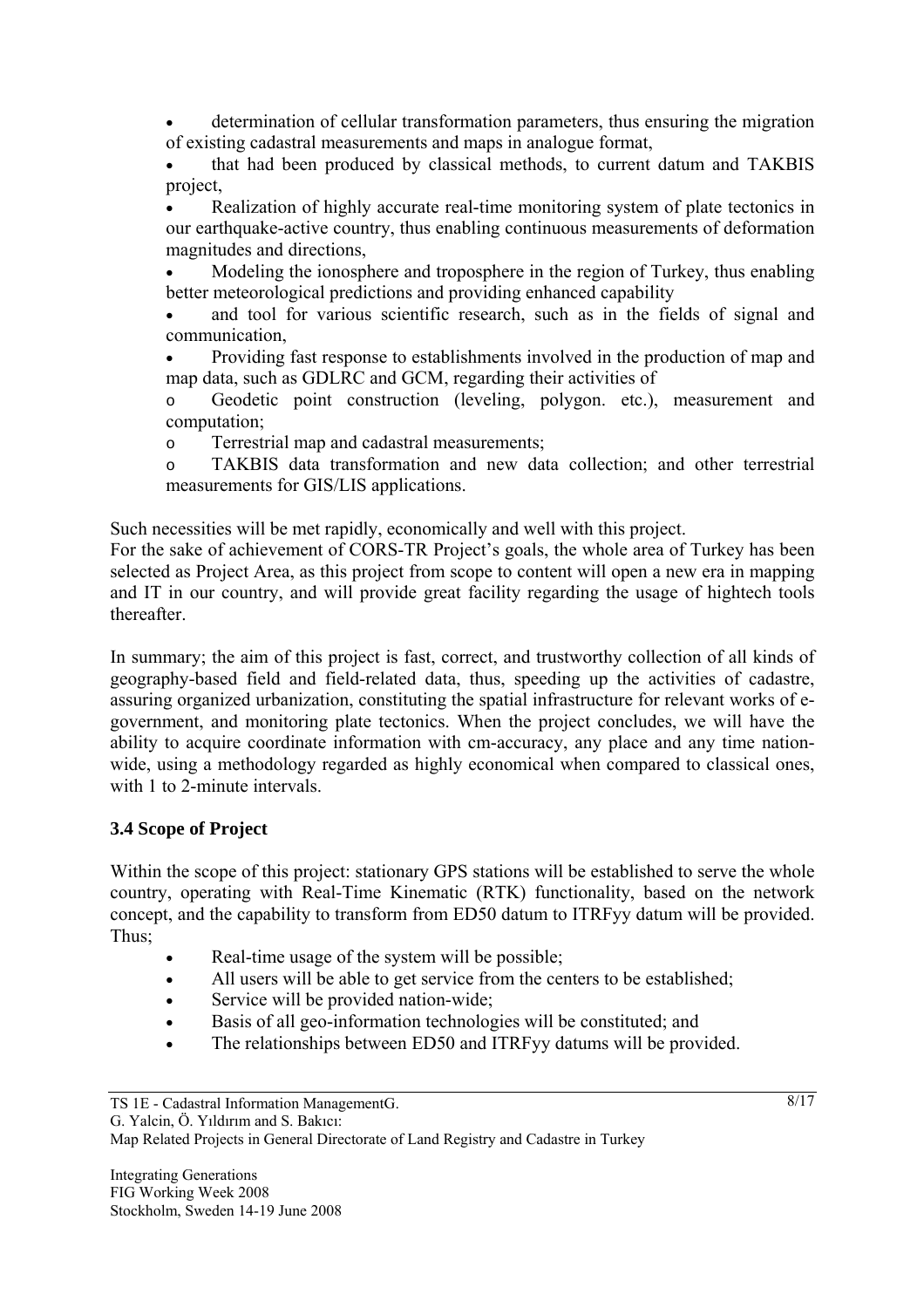In brief, CORS-TR Project will remove the necessity of ground construction in the field of mapping in our country to great extent; will provide the users with high-tech's convenience and products.

Currently, there exist more than 2000 GPS receivers in the entire country. These GPS users, benefiting from static or RTK (real-time) techniques, are forming their own base stations, and then computing coordinates with the use of rover receivers. In static measurements, depending on the baseline length and applied method, rovers are required to collect data for periods extending from 15 minutes to multiple hours. When using RTK, on the other hand, solution can be acquired up to 5-10 km from the base station (Figure 5).



**Figure 5:** Classical RTK coverage (10 km radius)

The points determined as a result of this troublesome and expensive approach are marked in the field with stones of different dimensions (including pillars). This project will provide the existing and new GPS receivers with the capability to determine coordinates faster, more economical and more accurate that before, thus increasing their efficiency largely. The CORS-TR Network approach will provide the capability to determine static and RTK positions with 1-2 minute intervals, if not down to mere seconds. When using RTK, solution will be provided up to 75 km away from the base station (Figure 6). Points determined with such easy and economical approach can be marked in the field with practical and cheap materials.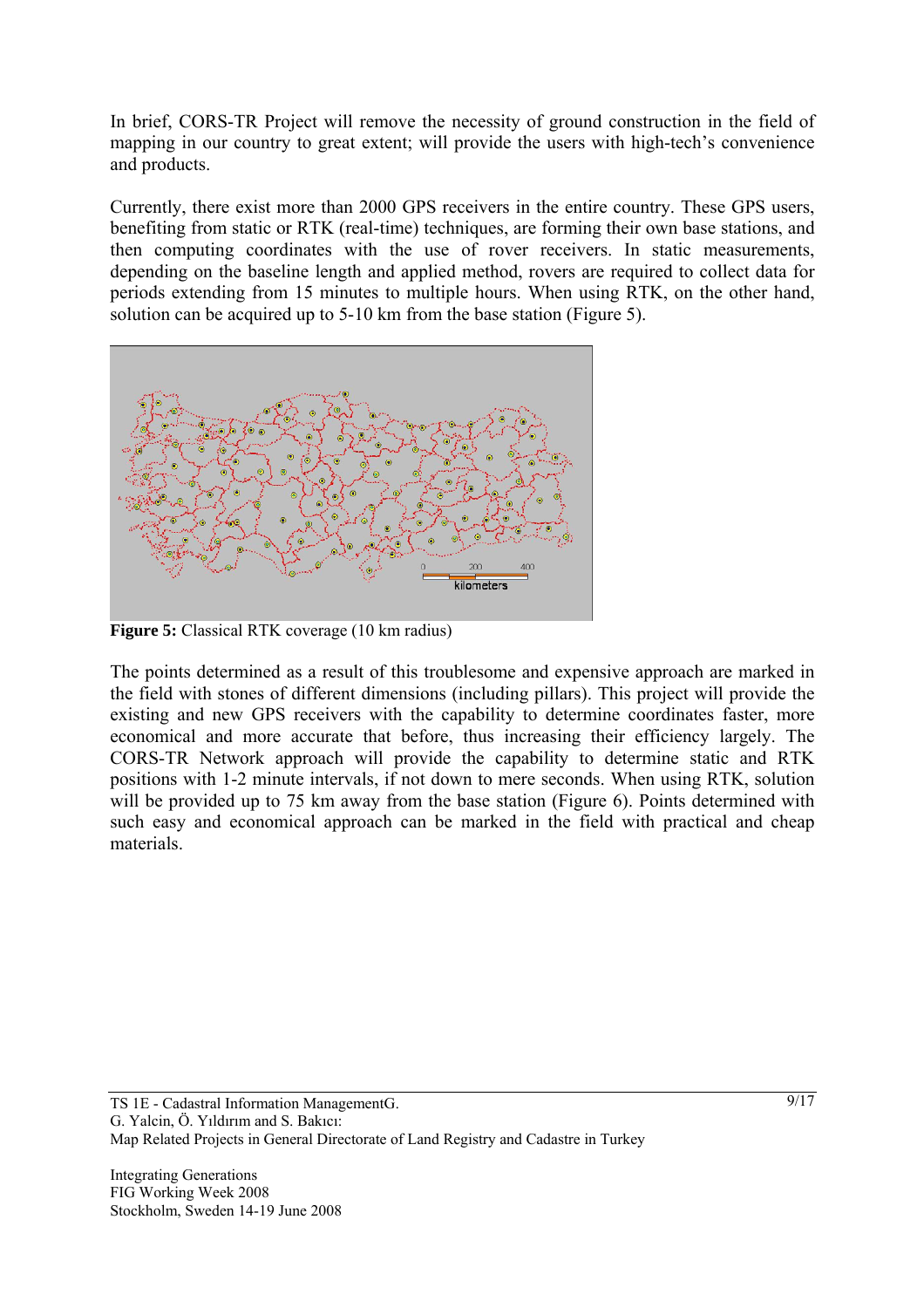

**Figure 6:** CORS-TR Coverage (75 km radius)

The fundamental 4 activities to be conducted in the project can be outlined as follows:

- CORS-TR System Design (Station Location, Software/Hardware...etc.);
- CORS-TR System Installation and Execution;
- Improvement of Datum Transformation Models; and
- Research and Developments.

The target here is to establish one station in each province, in order to provide a system that will cover the whole country, functioning 24 hours / day, and able to provide the capability of accurate position determination (Figure  $\vec{6}$ ). Thus, with the assistance of this system:

It will not be necessary to search for leveling benchmarks nor polygons for geodetic measurements or activities of mapping and cadastre;

• For GPS measurements, the necessity for further reference/base stations will be removed, and instead of the current status of having 1-2 bases and few rovers, we will have 1 reference station and tens even hundreds of rovers usable simultaneously; and coordinates will be produced with a single national format and standard.

Each reference station within CORS-TR system will hold the characteristics of CORS Network and will provide the capability of cm-level real-time positioning within its own "jurisdiction" area. The system, at the same time, will be web-based and will assist the users with data post-processing. The CORS-TR system will be integrated into Turkey's National GPS Network (TNGN, known as Turkiye Ulusal Temel GPS Agi – TUTGA in Turkish) that has been established by GDLRC and GCM within ITRFyy datum.

The works that will be carried out within the scope of CORS-TR are briefly as follows:

#### **3.5 CORS-TR System Design (Location, Software/Hardware...etc.)**

CORS-TR system design (Figure 7).

:

- Determination of station locations;
- Determination of GPS receivers of CORS Network;
- Determination of software packages of CORS Network;
- Determination of CORS control center; and

Map Related Projects in General Directorate of Land Registry and Cadastre in Turkey

10/17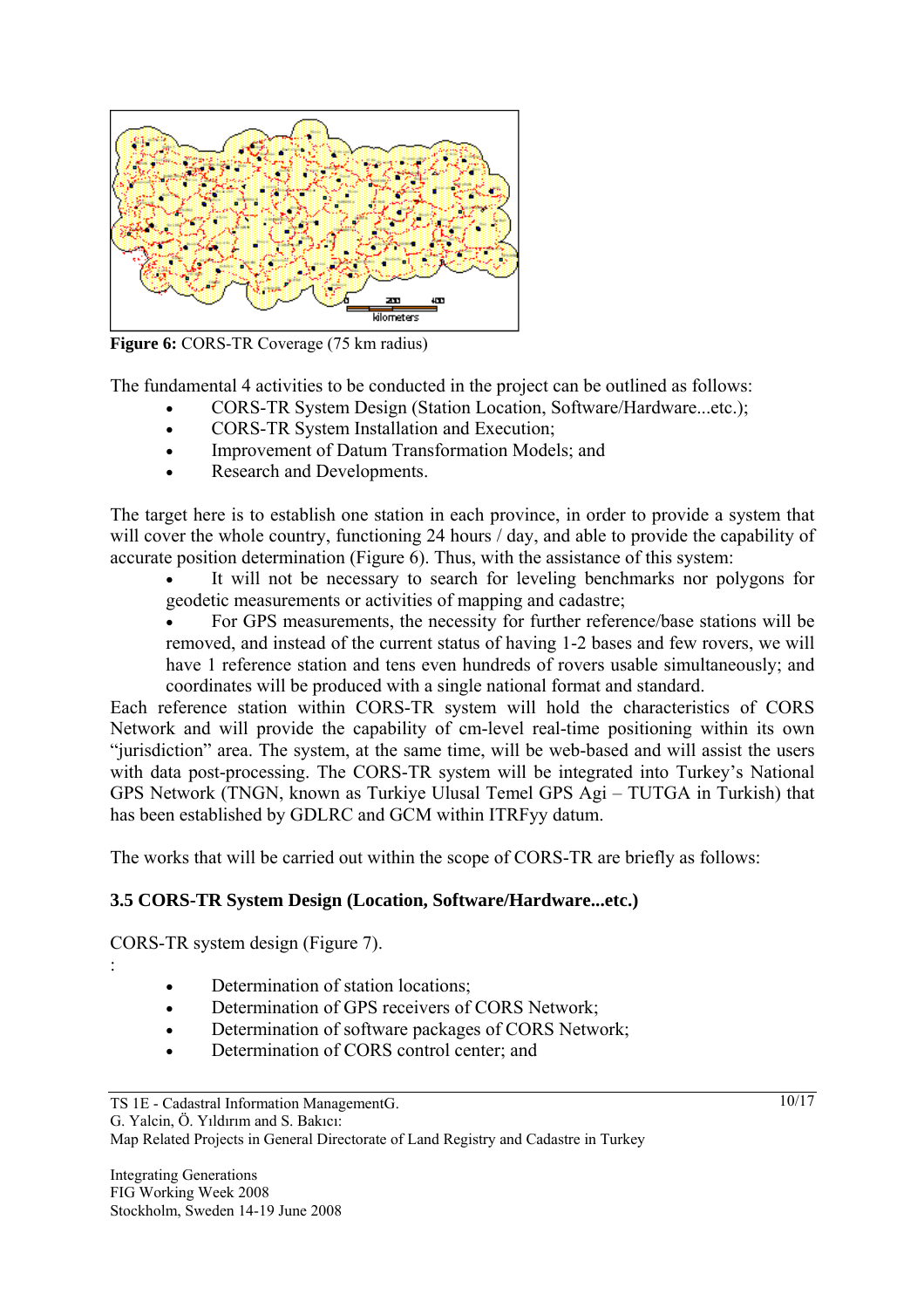Determination of the requirements of communication and power (electricity, phone, internet...etc).



**Figure 7: CORS-TR System Design** 

With CORS-TR it is targeted to enable all users all over Turkey to determine positions through RTK. Within CORS-TR Network the coverage of RTK is anticipated to be at most 75 km from the nearest station. Thus, the spacing between CORS stations is thought to be 100- 150 km for all Turkey. The most extensive usage of CORS stations will be in urban areas. Furthermore, when keeping in mind the other necessities of CORS stations, like energy,communication...etc., then the selection of station locations will be dependent on the following criteria:

- Must be in province centers;
- Must be in big urban places along borders and coasts;
- Must be on sound foundation (away from landslides); and
- Must have electricity and communication facilities.

In addition to that, the locations of CORS stations must be selected such that monitoring of deformations of plate tectonics is feasible. The main characteristics to be sought in the GPS receivers that will be deployed at CORS stations are:

Must be dual-frequency GPS receiver with choke-ring antenna;

- Must be compatible with GPS, GLONASS and "the coming soon" GALILEO;
- Must be web-based; and
- Must be capable of all kinds of communication (e.g. radio, GSM / GPRS, Thuraya, NTRIP, Internet...etc).

Companies like Leica, Thales, Topcon and Trimble manufacture such systems. The realization of system selection will be done upon objective criteria, such as: technical capability of receiver, manufacturer's competence and support, price...etc.

A pre-requisite of the CORS software would be its ability to correct for ionospheric, tropospheric, multi-path and orbit effects and facilitate the usage of these corrections for RTK positioning up to 75 km away from terminals. The selected software will be required to enable the implementation of two famous techniques being used worldwide: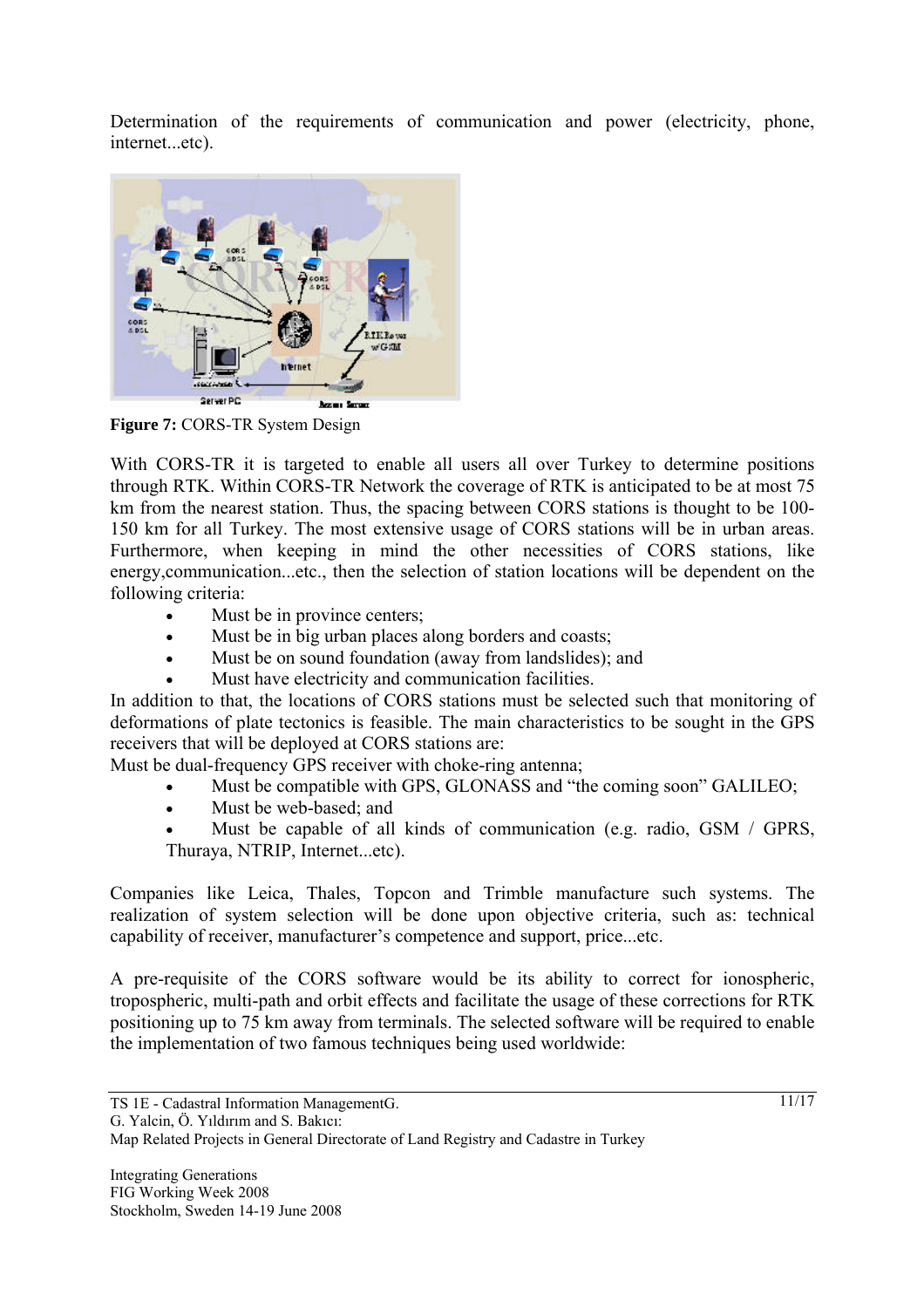- FKP (Flachen Korrectur Parameter) for linear area correction parameters,
- VRS (Virtual Reference Stations).

These two techniques, all together with many others, will be studied through the project and an optimum solution will be determined for hardware and software selections. The administration of CORS-TR system will be conducted from one center. The entire data of CORS-TR stations will be automatically forwarded to this center, where all CORS Network calculations will be conducted and corrections passed to users. Furthermore, the

option of establishing local centers will be assessed, within the scope of project. For the sake of communications, RTCM 3.0 and more advanced protocols will be used, thus radio, GSM, GPRS, NTRIP (Network Transport of RTCM through Internet Protocol) communications will be assured. Within this context, study will be conducted over the nation-wide coverage of GSM (i.e. Turkcell, Telsim, Avea...etc.) to exactly determine its extents, and areas out of GSM coverage will be inspected for Thuraya coverage. All activities of this section are planned to conclude by the end of 2006.

### **3.6 CORS-TR System Establishment**

At first stage, areas thought for CORS-TR stations are roofs of sound public buildings, areas of meteorology stations, and other safeguarded and communicationequipped areas. Upon the conclusion of CORS station constructions, receivers will be setup and installed and CORS-TR will start to serve. As mentioned above, all data will be automatically gathered at one control center, which will provide the services of post-processing, DGPS and RTK to all users. During stage of project initiation, the CORS-TR control center will be established in Istanbul, within ICU, where the system will be brought to full-activity status. Similar centers will be established at GCM and GDLRC. All activities of this section are planned to conclude by the end of March 2007.

#### **3.7 Development Of Datum Transformation Models**

Until recently, datum of (Mesedag originated at Ankara) had been used and all geodetic networks, maps and measurements had had been produced in it. The National Geodetic Network (**NGN**: Ulusal Jeodezik Ag - UJA) works were conducted by GCM during the years of 1950-1954, and densification activities took place later on to result in 449,215 points. Due to available low-tech at those days, established NGN had  $1/100,000 - 1/50,000$  (10-20 ppm) relative precision (i.e. errors of 1-2 m are possible in 100 km baselines). Because the precision of NGN is way behind precision provided by modern technology, GDLRC and GCM established **TNGN** (i.e. TUTGA) during the years of 1997-2001, constituted of 594 points. GCM carried out the necessary computations of TNGN, getting the points' coordinates and velocities in ITRF (i.e. International Terrestrial Reference Frame). The relative precision of the network and the precision of point positions were found to be 0.1-0.01 ppm and 1-3 cm, respectively.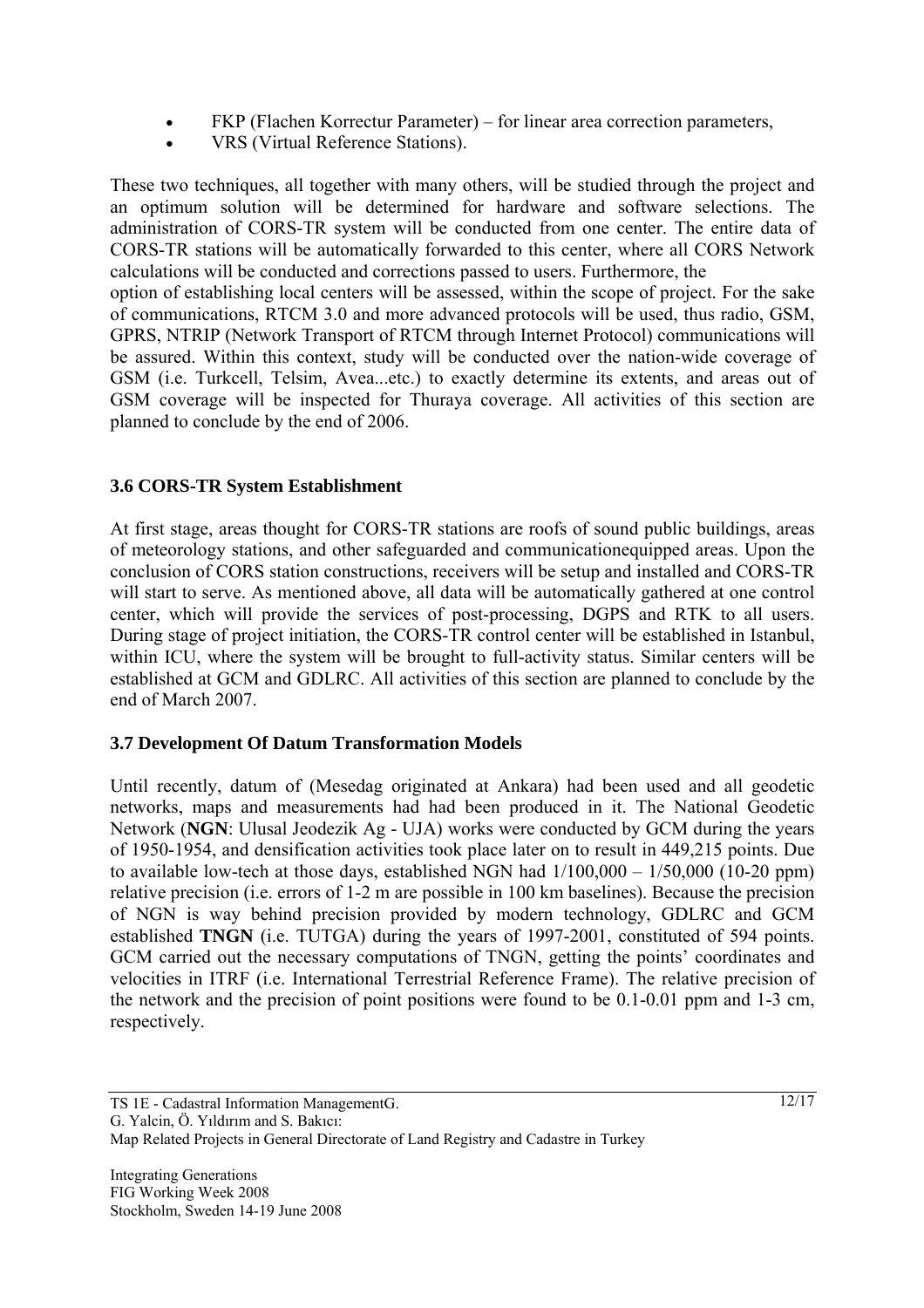All maps and coordinates produced nation-wide, up to the year 2001, have been in ED50 datum. Only in GDLRC there are more than 300,000 maps produced in ED50 datum. It is a must to transform those products to ITRFyy datum. It is hoped to have transformation precision consistent with map scale in ED50 datum. Keeping in mind the relative precision of NGN and realizing that maps with 1/1,000 scale have precision of around 0.3, it is thought to be necessary to have common points with known coordinates in both ED50 and ITRFyy at around 30-km spacing. In this context, and within the scope of CORS-TR Project, ITRFyy coordinates will be determined for points of ED50 at around 30-km spacing.

To do so, all points measured in ED50 by GCM, GDLRC and other establishments will be inspected and the ones at appropriate locations will be selected and measured in ITRFyy using CORS-TR system. Taking into account the coordinate differences between common points at around 30-km spacing, a nation-wide methodology (e.g. linear regression, minimum curvature surface...etc.) will be adopted and used upon the conclusion of R&D works of project team.

### **3.8 Research and Development (R&D)**

The project, all through its various stages from the beginning to the end, will constitute an open arena for scientific research and development. Such R&D activities will mainly be over these topics:

1. The effects on static and RTK position determination when GLONASS and GALILEO are used in addition to GPS;

2. Modeling of error sources using CORS network concept, analysis of existing models, and development of new models;

3. Determination of atmospheric parameters, within the scope of CORS-TR, and research of their effects on meteorological predictions;

4. Monitoring of deformations in plate tectonics nation-wide, and assessment of this activity within the context of studies to predict earthquakes; and

5. Research and development of models to transit from ED50 datum to ITRFyy datum.

### **3.9 Project's Contributions and Users**

CORS-TR Project will have very important contributions in the fields of civil and scientific applications. Some of these contributions are listed below: Civil Users

- Geodetic measurements:
- Map measurements and GIS;
- Planning and environment;
- Monitoring of engineering structures;
- Monitoring of dams:
- Precise navigation and vehicle tracking;
- Infrastructure measurements and project applications ;
- E-government, e-municipality, e-commerce applications; and
- All other geo-information projects.

Map Related Projects in General Directorate of Land Registry and Cadastre in Turkey

 $13/17$ 

TS 1E - Cadastral Information ManagementG.

G. Yalcin, Ö. Yıldırım and S. Bakıcı: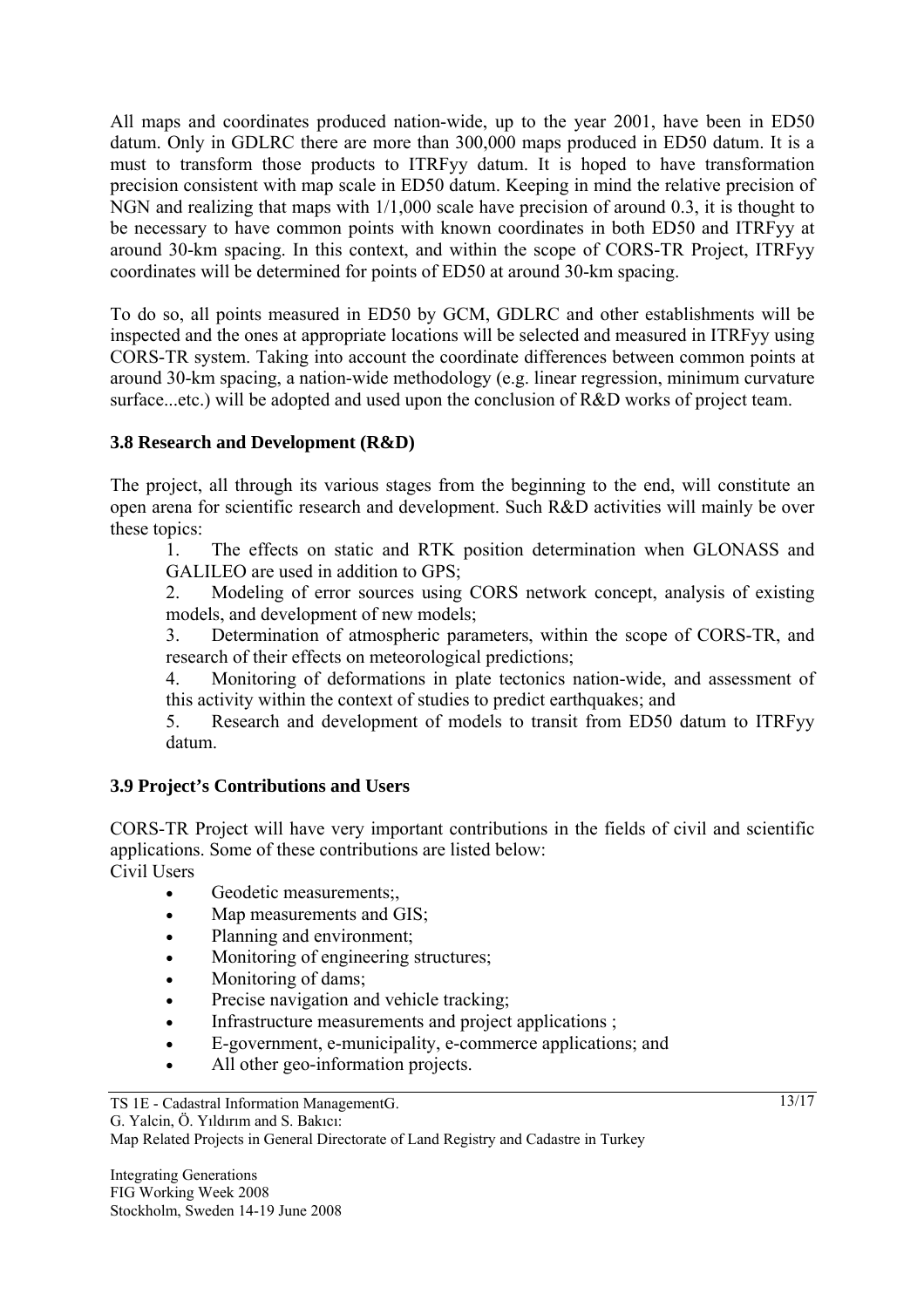Scientific Users

- Earthquake engineering;
- Seismology;
- Monitoring and analysis of disturbances in ionosphere and troposphere;
- Meteorology; and
- Smart transportation.

When the project concludes, the contributions of its services to geo-information technologies will be massive. Some of these contributions are listed below:

It will constitute a foundation for all geo-information technologies, nationwide; map production, cadastre, engineering measurements, infrastructure **measurements,**  planning, environment, transportation, e-government, emunicipality, e-commerce...etc.

• Hundreds of users, nation-wide, will work without the necessity of looking for local reference control points, which will tremendously increase the work efficiency; in some developed countries, one stationary base station is used by tens and even hundreds of rover stations, within their national networks.

• A nice example of the impact of this project would be the budget allocated by GDLRC, ILLER Bank, MUNICIPALITIES and other public establishments during the year 2005, in excess of 50 millions US Dollars, for the activities of geodetic networking. When this project is over, great savings in money and time will take place.

• When this project concludes, many high-tech activities like DGPS and Vehicle Tracking will benefit from it. Another important issue: establishments that produce maps of big scales like GDLRC and ILLER Bank will be able to transform their data easily, and great window of opportunity will be opened for the realization of various projects of Geographic Information Systems, Land Information Systems, and Registry & Cadastre Information Systems.

CORS-TR system will be used in projects of planning, infrastructure, municipality, vehicle tracking, agriculture, forestry, GIS/LIS...etc outside GCM and GDLRC. This system will be highly beneficial for measuring Ground Control Points necessary for the operations of photogrammetric map production, ortho-rectification, ortho-photo production...etc.

CORS-TR Project has significant implications for GDLRC:

• GDLRC will guarantee great savings in time and cost regarding its geodetic activities. For instance, the budget allocated for the year 2005 for such activities was around 20 millions US Dollars, the majority of which would have been saved had this system been ready.

• GDLRC will be able to conduct its cadastral works in a much better fashion, with higher quality, less cost and faster execution speeds.

• GDLRC will be able to acquire the necessary information for TAKBIS to conduct coordinate transformation, and to gather new data.

G. Yalcin, Ö. Yıldırım and S. Bakıcı:

TS 1E - Cadastral Information ManagementG.

Map Related Projects in General Directorate of Land Registry and Cadastre in Turkey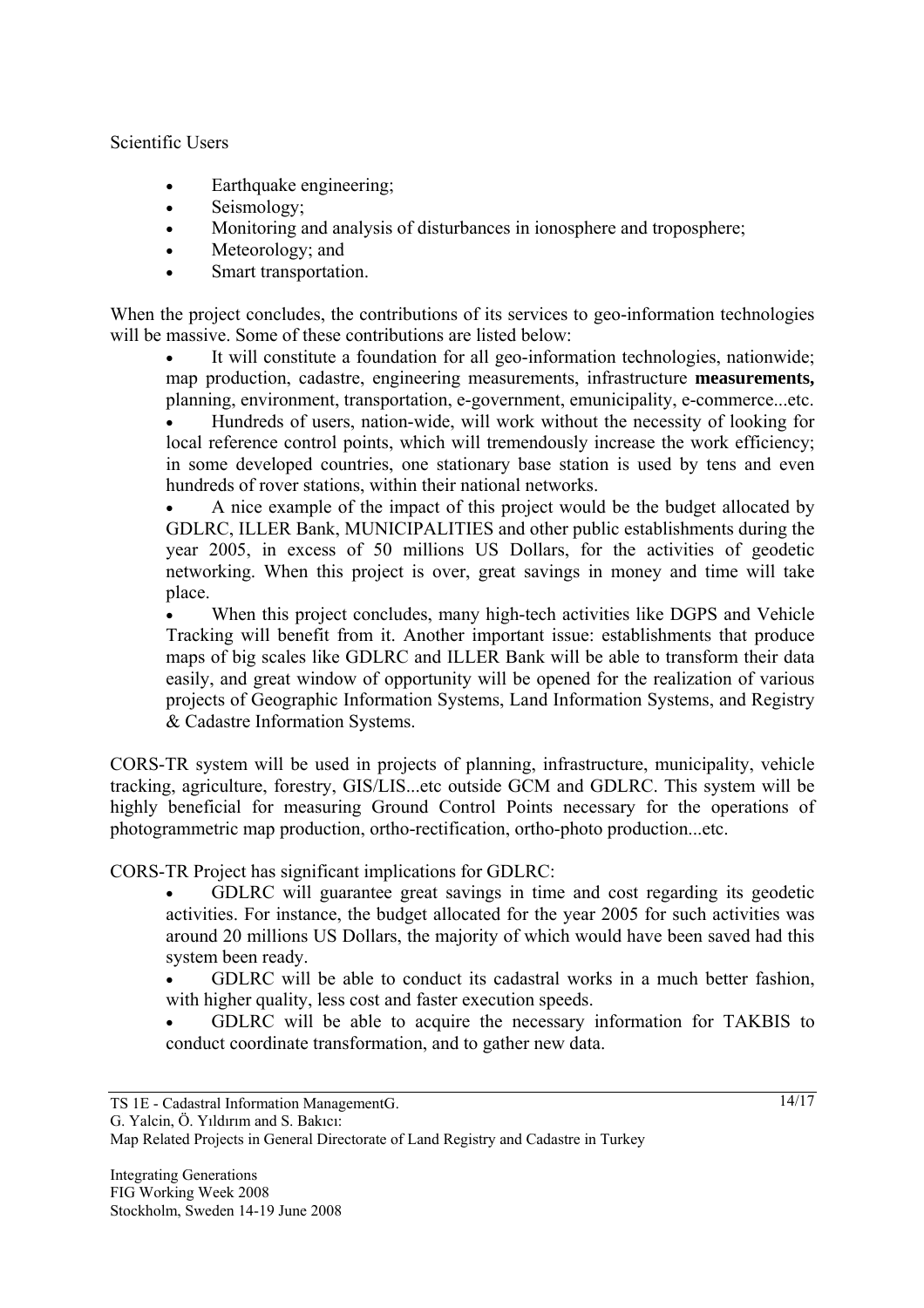#### **CONCLUSIONS**

Maps, map information and land tenure information such as ownership, restriction and usage rights have great importance in societies. GDLRC is the fundamental institution especially big scale maps and ownership rights. It has initiated big projects recent years. One of these projects is Map Production Following Center Project under Land Registry and Cadastre Information System that is a big GIS project to follow the map related metadata named as catalog services. MPFCP is now under construction, but it is expected MPFCP is a information infrastrucure project for e-government and Spatial Data Infrastrucure. This project aims to provide infrastructure information for National Geographic Information System Project in Turkey.

CORS-TR Project, to be realized through the partnership of ICU, GCM, and GDLRC, is highly relevant to all public and private establishments and individuals who deal with geographic data. That is why, and since the starting point of the project, relevant info, idea, and recommendations of our colleagues are highly appreciated. Through the period of the project three assemblies will be held, the first of which was on May 15, 2006 at ICU's Ataköy Campus.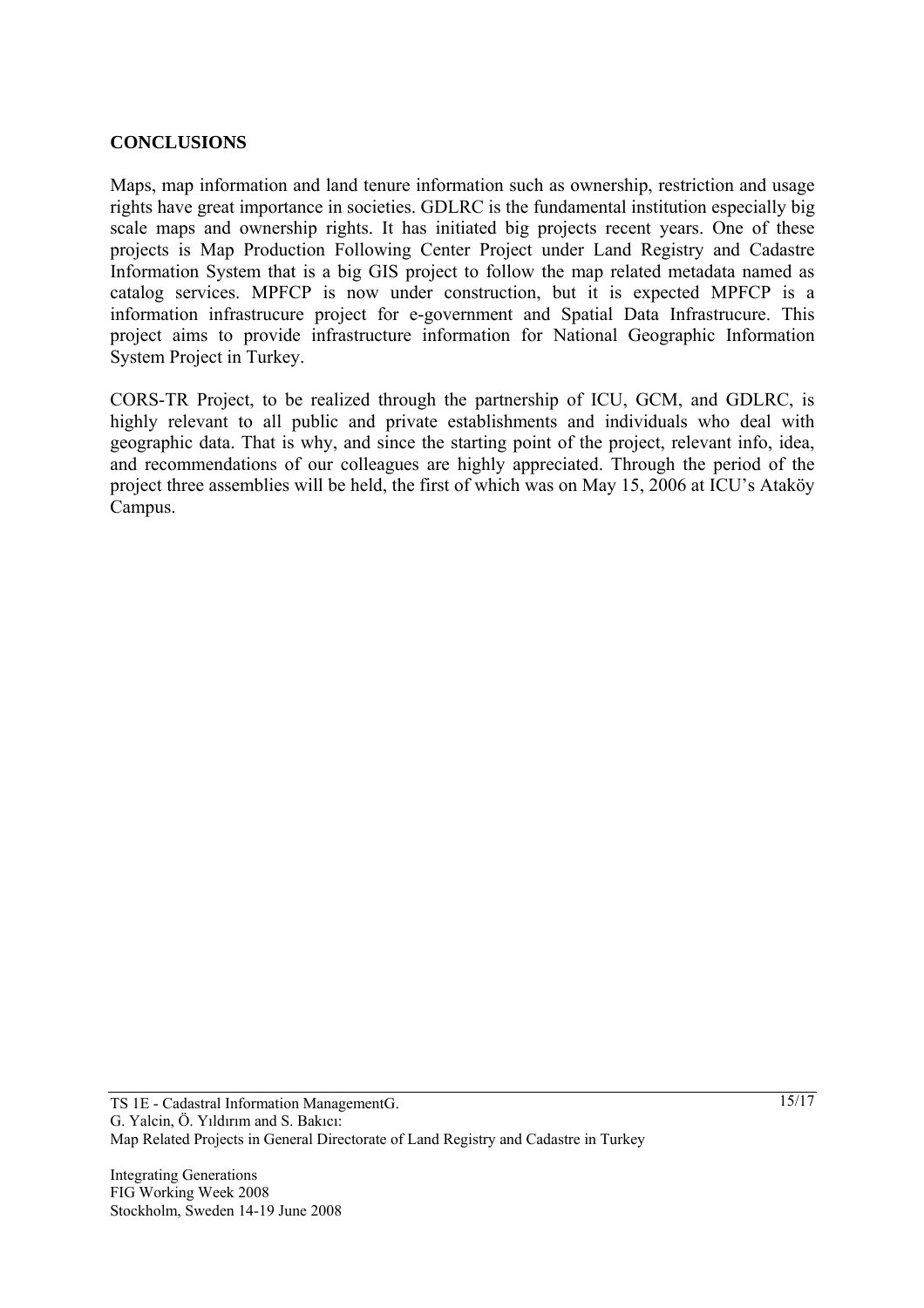#### **REFERENCES**

Bakici, S., Yalcin, G., Erkek, B. and Ünal, R., "Harita Üretim İzleme (Harita Bilgi Bankasi) Çalişmalari", TMMOB Harita ve Kadastro Mühendisleri Odası Ulusal Coğrafi Bilgi Ssitemleri Kongresi, KTÜ, Trabzon, 30 October-2 November 2007.

**URL 1,** GDLRC Web Site, Regulation of Big Scale Map and Map Information Production - 15.07.2005, http://www.tkgm.gov.tr/ana.php?Sayfa=yonetmelikdetay&Id=38, 20 September 2007.

**URL 2,** GDLRC Web Site, Regulation of, Regulation of Maps and Map Information for Ensuring and Using - 31.08.1994, http://www.hkmo.org.tr/tuze/tuze\_detay.php?kod=26, 20 September 2007.

**URL 3,** GDLRC Web Site, Land Registry and Cadastre Information System, http://www.tkgm.gov.tr/ana.php?Sayfa=projedetay&ID=4, 23.03.2008.

### **BIOGRAPHICAL NOTES**

**PhD. Candidate Güler Yalçın.** Graduated in 1993 from Land Registry and Cadastre High School and in 1998 from Istanbul Technical University-Geodesy and Photogrammetry Department. Obtaining Master Science degree in 2002 from Ankara Middle East Technical University-Geodetic and Geographic Information Technologies. Going on PhD Thesis in Ankara University-Social Sciences Institute. Worked in Cadastral Office between 1993-1994 and in Land Registry Office in 1998. Working in General Directorate of Land Registry and Cadastre since 1998.

**Dr. Ömer Yıldırım.** Graduated in 1992 from Karadeniz Technical University-Geodesy and Photogrammetry Department and in 1995 from Karadeniz Technical University, Graduate School of Natural and Apllied Science. Then in 2002, He has graduated from Selçuk University, Konya, with Phd Degree. He has been working at General Directory of Land Registry and Cadastre since 2000.

**Mr. Sedat Bakıcı;** graduated from Land Registry and Cadastre High School in 1984 and in 1988 from Istanbul Technical University-Geodesy and Photogrammetry Department. Obtaining Post-Graduate degree on photogrammetry in 1990-1991 from University of Stuttgart, Germany. Since 1989 he is working in General Directorate of Land Registry and Cadastre. He appointed as Head of Photogrammetry and Geodesy Department in 2004. Currently he is working in the same position.